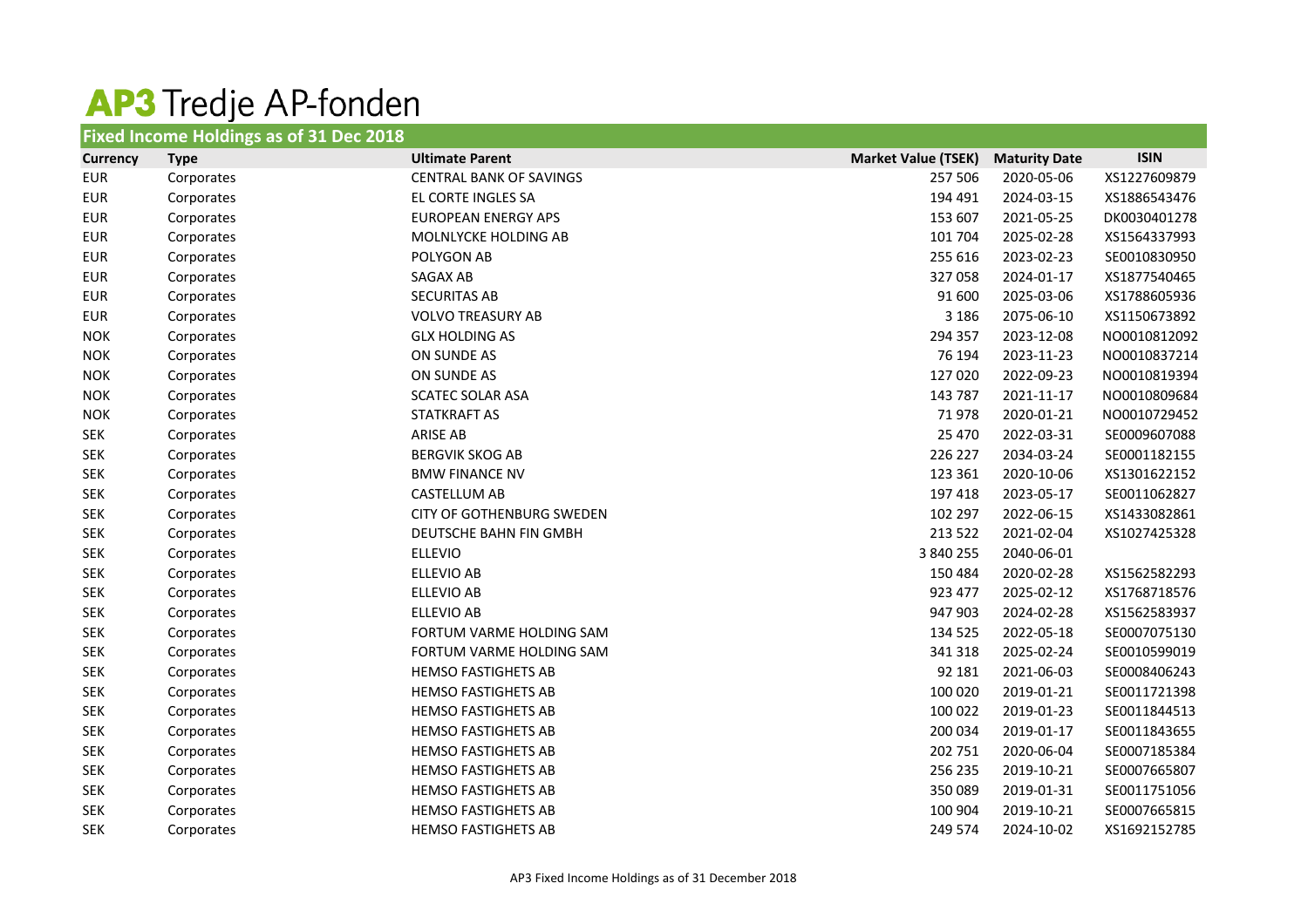| <b>Currency</b> | <b>Type</b> | <b>Ultimate Parent</b>   | <b>Market Value (TSEK)</b> | <b>Maturity Date</b> | <b>ISIN</b>  |
|-----------------|-------------|--------------------------|----------------------------|----------------------|--------------|
| <b>SEK</b>      | Corporates  | IA HEDIN BIL             | 433 161                    | 2022-10-05           | SE0010360701 |
| <b>SEK</b>      | Corporates  | IF P&C INSURANCE HLDGS   | 152 850                    | 2046-12-01           | XS1525537145 |
| <b>SEK</b>      | Corporates  | <b>IKANO BANK AB</b>     | 72 3 34                    | 2020-04-15           | SE0006994265 |
| <b>SEK</b>      | Corporates  | <b>JERNHUSEN</b>         | 100 033                    | 2019-02-25           | SE0011725043 |
| <b>SEK</b>      | Corporates  | <b>JERNHUSEN</b>         | 250 035                    | 2019-01-14           | SE0011670769 |
| <b>SEK</b>      | Corporates  | LANSFORSAKRINGAR BANK    | 153 689                    | 2021-05-18           | SE0008348270 |
| <b>SEK</b>      | Corporates  | LUOSSAVAARA-KIIRUNAVAARA | 90 786                     | 2019-12-09           | SE0006535928 |
| <b>SEK</b>      | Corporates  | <b>NORSK HYDRO ASA</b>   | 138 256                    | 2022-11-07           | NO0010809676 |
| <b>SEK</b>      | Corporates  | <b>RIKSHEM AB</b>        | 50 011                     | 2019-01-24           | SE0011724848 |
| <b>SEK</b>      | Corporates  | <b>RIKSHEM AB</b>        | 63 273                     | 2022-02-22           | SE0009345630 |
| <b>SEK</b>      | Corporates  | <b>RIKSHEM AB</b>        | 100 014                    | 2019-01-14           | SE0011670900 |
| SEK             | Corporates  | <b>RIKSHEM AB</b>        | 100 026                    | 2019-02-04           | SE0011752005 |
| <b>SEK</b>      | Corporates  | <b>RIKSHEM AB</b>        | 124 013                    | 2020-01-20           | SE0007953575 |
| <b>SEK</b>      | Corporates  | <b>RIKSHEM AB</b>        | 150 031                    | 2019-01-21           | SE0011721604 |
| <b>SEK</b>      | Corporates  | <b>RIKSHEM AB</b>        | 165 096                    | 2021-04-22           | SE0008294185 |
| <b>SEK</b>      | Corporates  | <b>SCANIA CV AB</b>      | 150 066                    | 2019-10-11           | XS1595522092 |
| <b>SEK</b>      | Corporates  | <b>SCANIA CV AB</b>      | 202 884                    | 2020-03-16           | XS1202801715 |
| <b>SEK</b>      | Corporates  | <b>SCANIA CV AB</b>      | 247 316                    | 2021-09-06           | XS1485739723 |
| <b>SEK</b>      | Corporates  | <b>SERNEKE GROUP AB</b>  | 116 213                    | 2021-06-01           | SE0011256338 |
| <b>SEK</b>      | Corporates  | SPARBANKEN SKANE AB      | 100 032                    | 2019-05-07           | SE0011896463 |
| <b>SEK</b>      | Corporates  | SVENSKA HANDELSBANKEN AB | 180 425                    | 2027-11-15           | XS1717456914 |
| SEK             | Corporates  | <b>SWEDISH MATCH AB</b>  | 155 215                    | 2021-01-29           | XS1353819003 |
| <b>SEK</b>      | Corporates  | <b>SWEDISH MATCH AB</b>  | 181765                     | 2023-02-27           | XS1782926924 |
| <b>SEK</b>      | Corporates  | <b>SWEDISH MATCH AB</b>  | 198 522                    | 2020-12-01           | XS1830406937 |
| <b>SEK</b>      | Corporates  | <b>SWEDISH MATCH AB</b>  | 208 067                    | 2021-09-06           | XS1875392778 |
| <b>SEK</b>      | Corporates  | <b>SWEDISH MATCH AB</b>  | 433 959                    | 2022-05-30           | XS1619638528 |
| <b>SEK</b>      | Corporates  | TELE2 AB                 | 104 242                    | 2023-02-24           | XS1571151627 |
| <b>SEK</b>      | Corporates  | <b>TELENOR ASA</b>       | 255 817                    | 2019-03-19           | XS1046594542 |
| <b>SEK</b>      | Corporates  | TELIA CO AB              | 138 840                    | 2023-11-08           | XS0989164743 |
| <b>SEK</b>      | Corporates  | <b>VASAKRONAN AB</b>     | 90 821                     | 2023-01-16           | SE0010766121 |
| <b>SEK</b>      | Corporates  | <b>VASAKRONAN AB</b>     | 100 024                    | 2019-01-28           | SE0011751403 |
| <b>SEK</b>      | Corporates  | <b>VASAKRONAN AB</b>     | 200 041                    | 2019-01-21           | SE0011724814 |
| <b>SEK</b>      | Corporates  | VOLKSWAGEN FIN SERV NV   | 198 250                    | 2021-10-01           | XS1887421227 |
| SEK             | Corporates  | <b>VOLVO TREASURY AB</b> | 99 394                     | 2022-05-19           | XS1911747399 |
| <b>SEK</b>      | Corporates  | <b>VOLVO TREASURY AB</b> | 100 032                    | 2019-02-18           | SE0011974252 |
| <b>SEK</b>      | Corporates  | <b>VOLVO TREASURY AB</b> | 148 775                    | 2021-08-24           | XS1868533347 |
| <b>SEK</b>      | Corporates  | <b>VOLVO TREASURY AB</b> | 149 290                    | 2020-11-30           | XS1725783572 |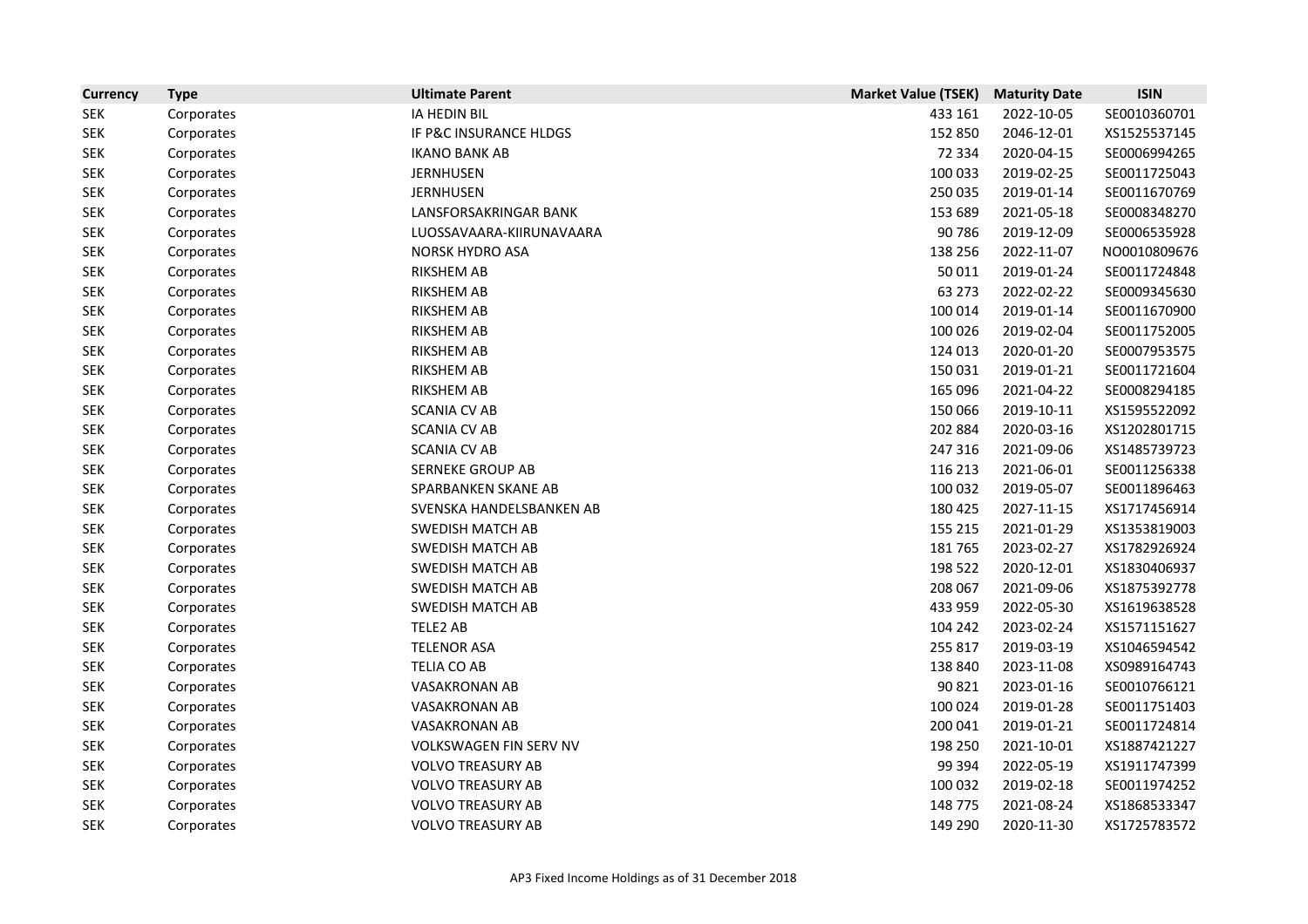| <b>Currency</b> | <b>Type</b>              | <b>Ultimate Parent</b>                             | <b>Market Value (TSEK)</b> | <b>Maturity Date</b> | <b>ISIN</b>  |
|-----------------|--------------------------|----------------------------------------------------|----------------------------|----------------------|--------------|
| <b>SEK</b>      | Corporates               | <b>VOLVOFINANS BANK AB</b>                         | 150782                     | 2022-03-09           | SE0010832691 |
| <b>SEK</b>      | Corporates               | <b>WILLHEM AB</b>                                  | 100 015                    | 2019-01-15           | SE0011788678 |
| <b>SEK</b>      | Corporates               | <b>WILLHEM AB</b>                                  | 100 018                    | 2019-01-18           | SE0011843846 |
| <b>SEK</b>      | Corporates               | <b>WILLHEM AB</b>                                  | 130 898                    | 2019-02-11           | SE0006789632 |
| <b>SEK</b>      | Corporates               | <b>WILLHEM AB</b>                                  | 136 134                    | 2021-06-09           | SE0008431985 |
| <b>SEK</b>      | Corporates               | <b>WILLHEM AB</b>                                  | 140 314                    | 2020-06-26           | SE0010102046 |
| <b>SEK</b>      | Corporates               | <b>WILLHEM AB</b>                                  | 151 456                    | 2021-11-01           | SE0009242332 |
| <b>SEK</b>      | Corporates               | <b>WILLHEM AB</b>                                  | 200 019                    | 2019-01-10           | SE0011762343 |
| <b>SEK</b>      | Corporates               | <b>WILLHEM AB</b>                                  | 200 049                    | 2019-01-28           | SE0011751072 |
| <b>SEK</b>      | Corporates               | <b>WILLHEM AB</b>                                  | 300 051                    | 2019-01-17           | SE0011670876 |
| <b>USD</b>      | Corporates               | KOMMUNINVEST I SVERIGE                             | 348 674                    | 2021-06-01           | XS1618289802 |
| GBP             | Governments & Sovereigns | EUROPEAN INVESTMENT BANK                           | 350082                     | 2020-03-07           | XS1051861851 |
| <b>GBP</b>      | Governments & Sovereigns | <b>INTL FINANCE CORP</b>                           | 607 204                    | 2023-12-15           | XS1854000343 |
| GBP             | Governments & Sovereigns | <b>KFW</b>                                         | 459 643                    | 2020-06-05           | XS1268337844 |
| GBP             | Governments & Sovereigns | UNITED KINGDOM OF GREAT BRITAIN AND NORTHERN IRELA | 170 399                    | 2037-09-07           | GB00BZB26Y51 |
| GBP             | Governments & Sovereigns | UNITED KINGDOM OF GREAT BRITAIN AND NORTHERN IRELA | 199 987                    | 2027-12-07           | GB00B16NNR78 |
| GBP             | Governments & Sovereigns | UNITED KINGDOM OF GREAT BRITAIN AND NORTHERN IRELA | 232 236                    | 2020-07-22           | GB00BN65R198 |
| GBP             | Governments & Sovereigns | UNITED KINGDOM OF GREAT BRITAIN AND NORTHERN IRELA | 241 472                    | 2023-09-07           | GB00B7Z53659 |
| GBP             | Governments & Sovereigns | UNITED KINGDOM OF GREAT BRITAIN AND NORTHERN IRELA | 246 546                    | 2021-09-07           | GB00B4RMG977 |
| GBP             | Governments & Sovereigns | UNITED KINGDOM OF GREAT BRITAIN AND NORTHERN IRELA | 301 760                    | 2022-03-07           | GB00B3KJDQ49 |
| GBP             | Governments & Sovereigns | UNITED KINGDOM OF GREAT BRITAIN AND NORTHERN IRELA | 342 618                    | 2027-07-22           | GB00BDRHNP05 |
| GBP             | Governments & Sovereigns | UNITED KINGDOM OF GREAT BRITAIN AND NORTHERN IRELA | 410 070                    | 2026-07-22           | GB00BYZW3G56 |
| GBP             | Governments & Sovereigns | UNITED KINGDOM OF GREAT BRITAIN AND NORTHERN IRELA | 423 214                    | 2025-09-07           | GB00BTHH2R79 |
| GBP             | Governments & Sovereigns | UNITED KINGDOM OF GREAT BRITAIN AND NORTHERN IRELA | 462 870                    | 2024-09-07           | GB00BHBFH458 |
| GBP             | Governments & Sovereigns | UNITED KINGDOM OF GREAT BRITAIN AND NORTHERN IRELA | 538 859                    | 2025-03-07           | GB0030880693 |
| GBP             | Governments & Sovereigns | UNITED KINGDOM OF GREAT BRITAIN AND NORTHERN IRELA | 634 800                    | 2021-01-22           | GB00BYY5F581 |
| GBP             | Governments & Sovereigns | UNITED KINGDOM OF GREAT BRITAIN AND NORTHERN IRELA | 1075 553                   | 2019-07-22           | GB00BDV0F150 |
| <b>GBP</b>      | Governments & Sovereigns | UNITED KINGDOM OF GREAT BRITAIN AND NORTHERN IRELA | 1 1 6 1 5 6 7              | 2022-09-07           | GB00B7L9SL19 |
| <b>SEK</b>      | Governments & Sovereigns | AFRICAN DEVELOPMENT BANK                           | 305 319                    | 2019-03-12           | XS1044956214 |
| <b>SEK</b>      | Governments & Sovereigns | AFRICAN DEVELOPMENT BANK                           | 500 540                    | 2022-06-01           | XS1527751991 |
| <b>SEK</b>      | Governments & Sovereigns | EUROPEAN BANK FOR RECONSTRUCTION & DEVELOPMENT     | 201 990                    | 2023-05-24           | XS1825539056 |
| <b>SEK</b>      | Governments & Sovereigns | EUROPEAN INVESTMENT BANK                           | 219 696                    | 2020-12-01           | XS0219399275 |
| SEK             | Governments & Sovereigns | EUROPEAN INVESTMENT BANK                           | 267 283                    | 2020-12-01           | XS0267891843 |
| <b>SEK</b>      | Governments & Sovereigns | EUROPEAN INVESTMENT BANK                           | 302 145                    | 2022-07-19           | XS1551293019 |
| <b>SEK</b>      | Governments & Sovereigns | EUROPEAN INVESTMENT BANK                           | 507 090                    | 2025-01-30           | XS1757428088 |
| <b>SEK</b>      | Governments & Sovereigns | EUROPEAN INVESTMENT BANK                           | 508 627                    | 2021-01-20           | XS1346202184 |
| <b>SEK</b>      | Governments & Sovereigns | EUROPEAN INVESTMENT BANK                           | 514 985                    | 2019-04-23           | XS0773059042 |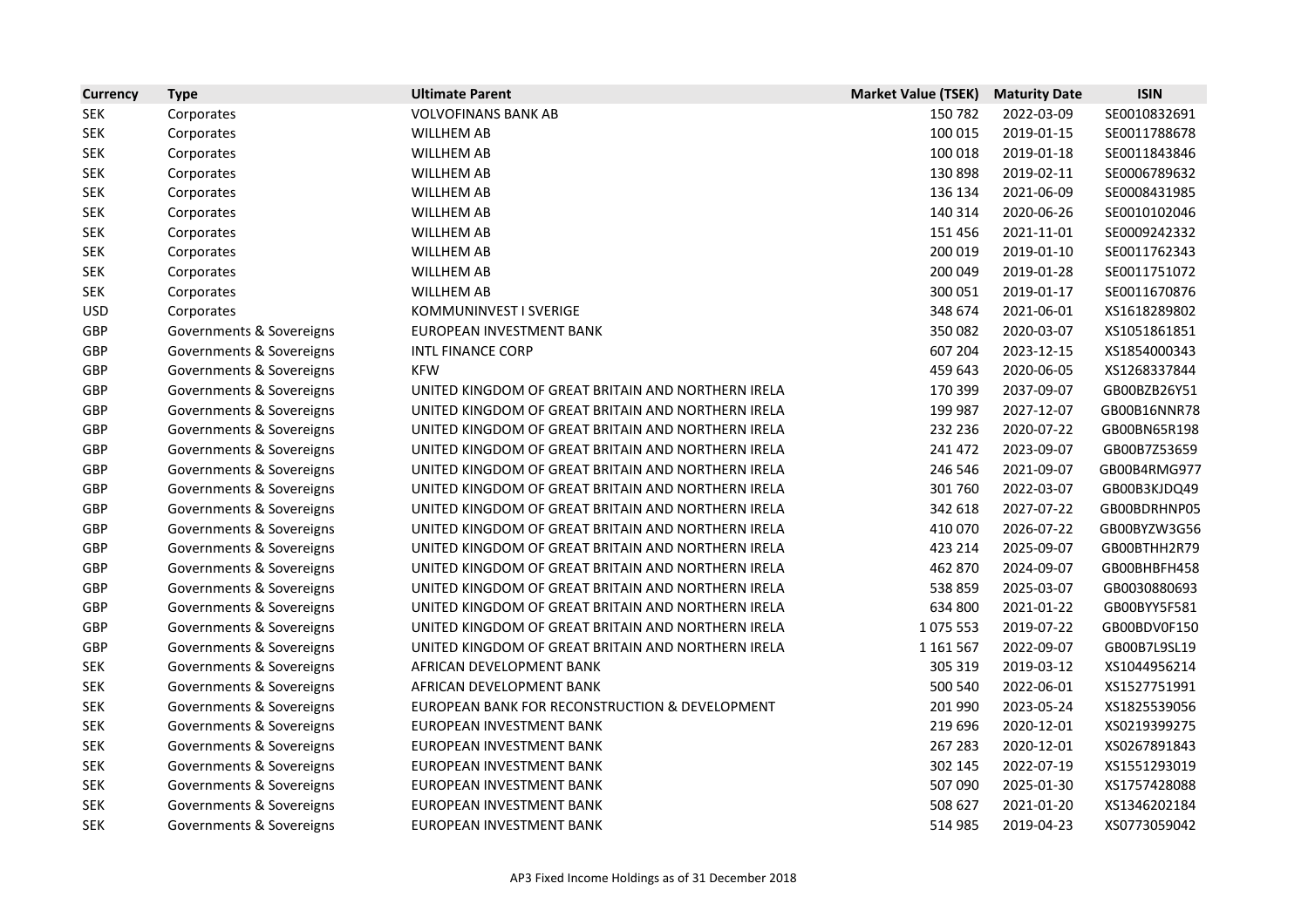| <b>Currency</b> | <b>Type</b>              | <b>Ultimate Parent</b>                         | <b>Market Value (TSEK)</b> | <b>Maturity Date</b> | <b>ISIN</b>  |
|-----------------|--------------------------|------------------------------------------------|----------------------------|----------------------|--------------|
| <b>SEK</b>      | Governments & Sovereigns | EUROPEAN INVESTMENT BANK                       | 555 876                    | 2023-11-13           | XS0852107266 |
| <b>SEK</b>      | Governments & Sovereigns | <b>INTL BK RECON &amp; DEVELOP</b>             | 608 203                    | 2019-06-23           | XS1078475024 |
| <b>SEK</b>      | Governments & Sovereigns | <b>INTL FINANCE CORP</b>                       | 202 804                    | 2023-01-30           | XS1759252445 |
| <b>SEK</b>      | Governments & Sovereigns | <b>INTL FINANCE CORP</b>                       | 204 080                    | 2025-05-12           | XS1801906600 |
| <b>SEK</b>      | Governments & Sovereigns | <b>KFW</b>                                     | 252 578                    | 2023-01-23           | XS1756683659 |
| <b>SEK</b>      | Governments & Sovereigns | <b>KFW</b>                                     | 506 724                    | 2021-01-27           | XS1351716896 |
| <b>SEK</b>      | Governments & Sovereigns | KINGDOM OF SWEDEN                              | 29 117                     | 2025-05-12           | SE0005676608 |
| <b>SEK</b>      | Governments & Sovereigns | KINGDOM OF SWEDEN                              | 31 308                     | 2019-03-12           | SE0002241083 |
| <b>SEK</b>      | Governments & Sovereigns | KINGDOM OF SWEDEN                              | 72 244                     | 2039-03-30           | SE0002829192 |
| <b>SEK</b>      | Governments & Sovereigns | KINGDOM OF SWEDEN                              | 97 557                     | 2019-06-01           | SE0006758736 |
| <b>SEK</b>      | Governments & Sovereigns | KINGDOM OF SWEDEN                              | 105 532                    | 2026-11-12           | SE0007125927 |
| <b>SEK</b>      | Governments & Sovereigns | KINGDOM OF SWEDEN                              | 158 860                    | 2027-12-01           | SE0009548704 |
| <b>SEK</b>      | Governments & Sovereigns | KINGDOM OF SWEDEN                              | 438 731                    | 2026-06-01           | SE0008014062 |
| <b>SEK</b>      | Governments & Sovereigns | KINGDOM OF SWEDEN                              | 447 584                    | 2032-06-01           | SE0007045745 |
| <b>SEK</b>      | Governments & Sovereigns | KINGDOM OF SWEDEN                              | 542 330                    | 2022-06-01           | SE0004211084 |
| <b>SEK</b>      | Governments & Sovereigns | KINGDOM OF SWEDEN                              | 554 095                    | 2020-12-01           | SE0001149311 |
| <b>SEK</b>      | Governments & Sovereigns | KINGDOM OF SWEDEN                              | 636 066                    | 2025-06-01           | SE0005703550 |
| <b>SEK</b>      | Governments & Sovereigns | KINGDOM OF SWEDEN                              | 920 331                    | 2028-12-01           | SE0000556599 |
| <b>SEK</b>      | Governments & Sovereigns | KINGDOM OF SWEDEN                              | 1 2 1 6 7 1 0              | 2020-12-01           | SE0000317943 |
| <b>SEK</b>      | Governments & Sovereigns | KINGDOM OF SWEDEN                              | 1 4 3 4 3 6 4              | 2022-06-01           | SE0003784461 |
| <b>SEK</b>      | Governments & Sovereigns | NORDIC INVESTMENT BANK                         | 200 181                    | 2022-08-29           | XS1673097637 |
| <b>SEK</b>      | Governments & Sovereigns | NORDIC INVESTMENT BANK                         | 203 607                    | 2021-01-20           | XS1347786797 |
| <b>SEK</b>      | Governments & Sovereigns | NORDIC INVESTMENT BANK                         | 300 276                    | 2023-09-22           | XS1494406074 |
| <b>SEK</b>      | Governments & Sovereigns | NORDIC INVESTMENT BANK                         | 351 462                    | 2020-04-23           | XS1222727536 |
| <b>SEK</b>      | Governments & Sovereigns | NORDIC INVESTMENT BANK                         | 405 282                    | 2021-04-26           | XS1399311064 |
| <b>SEK</b>      | Governments & Sovereigns | ORESUNDSBRO KONSORTIET                         | 187 546                    | 2020-12-01           | SE0001157173 |
| <b>USD</b>      | Governments & Sovereigns | AFRICAN DEVELOPMENT BANK                       | 538 510                    | 2021-12-06           | US00828EDF34 |
| <b>USD</b>      | Governments & Sovereigns | ASIAN DEVELOPMENT BANK                         | 881 484                    | 2019-08-16           | US045167DQ35 |
| <b>USD</b>      | Governments & Sovereigns | DEXIA CREDIT LOCAL SA NY                       | 447 430                    | 2019-01-30           | US25215DAJ81 |
| <b>USD</b>      | Governments & Sovereigns | EUROPEAN BANK FOR RECONSTRUCTION & DEVELOPMENT | 527 157                    | 2021-07-15           | US29874QDG64 |
| <b>USD</b>      | Governments & Sovereigns | EXPORT DEVELOPMNT CANADA                       | 787 900                    | 2020-06-01           | US30216BGU08 |
| <b>USD</b>      | Governments & Sovereigns | <b>INTL BK RECON &amp; DEVELOP</b>             | 549 803                    | 2025-11-20           | US45905U6L39 |
| <b>USD</b>      | Governments & Sovereigns | <b>INTL FINANCE CORP</b>                       | 452 742                    | 2023-10-04           | XS1890154294 |
| <b>USD</b>      | Governments & Sovereigns | <b>INTL FINANCE CORP</b>                       | 809 362                    | 2022-10-24           | US45950VLH77 |
| <b>USD</b>      | Governments & Sovereigns | <b>KFW</b>                                     | 521 490                    | 2019-10-15           | US500769GF56 |
| <b>USD</b>      | Governments & Sovereigns | <b>KFW</b>                                     | 945 333                    | 2020-11-30           | US500769GU24 |
| <b>USD</b>      | Governments & Sovereigns | <b>KFW</b>                                     | 1 306 977                  | 2022-09-29           | US500769HP20 |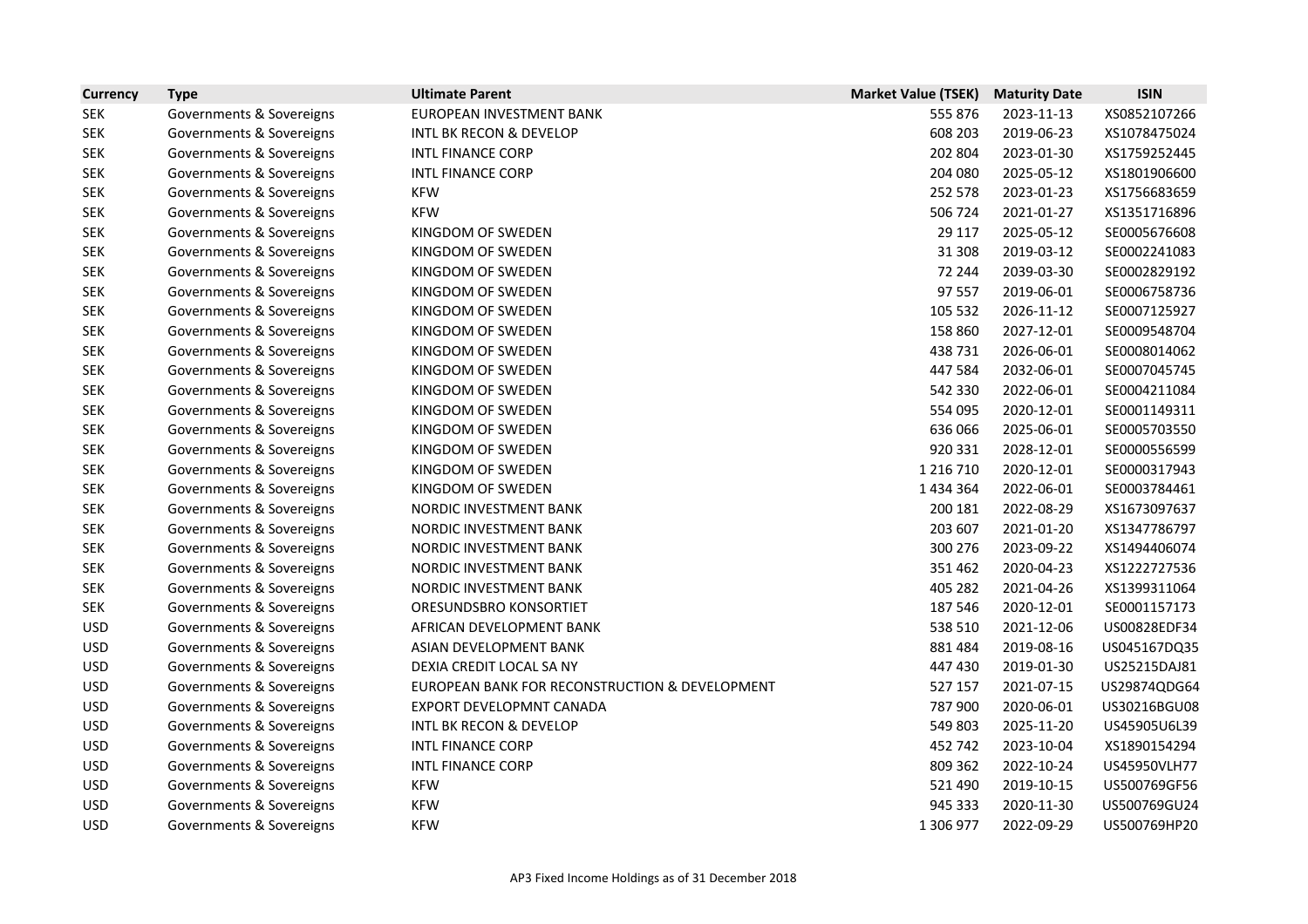| <b>Currency</b> | <b>Type</b>              | <b>Ultimate Parent</b>           | <b>Market Value (TSEK)</b> | <b>Maturity Date</b> | <b>ISIN</b>  |
|-----------------|--------------------------|----------------------------------|----------------------------|----------------------|--------------|
| <b>USD</b>      | Governments & Sovereigns | NORDIC INVESTMENT BANK           | 406 143                    | 2021-09-30           | US65562QAW50 |
| <b>USD</b>      | Governments & Sovereigns | OESTERREICHISCHE KONTROLLBANK AG | 222 378                    | 2019-03-12           | US676167BK43 |
| <b>USD</b>      | Governments & Sovereigns | UNITED STATES OF AMERICA         | 219 267                    | 2041-05-15           | US912810QQ40 |
| <b>USD</b>      | Governments & Sovereigns | UNITED STATES OF AMERICA         | 221768                     | 2038-05-15           | US912810PX00 |
| <b>USD</b>      | Governments & Sovereigns | UNITED STATES OF AMERICA         | 222 189                    | 2044-11-15           | US912810RJ97 |
| <b>USD</b>      | Governments & Sovereigns | UNITED STATES OF AMERICA         | 240 746                    | 2046-05-15           | US912810RS96 |
| <b>USD</b>      | Governments & Sovereigns | UNITED STATES OF AMERICA         | 430 098                    | 2022-11-15           | US912828TY62 |
| <b>USD</b>      | Governments & Sovereigns | UNITED STATES OF AMERICA         | 435 793                    | 2022-09-30           | US9128282W90 |
| <b>USD</b>      | Governments & Sovereigns | UNITED STATES OF AMERICA         | 439 135                    | 2021-10-31           | US912828F965 |
| <b>USD</b>      | Governments & Sovereigns | UNITED STATES OF AMERICA         | 486 814                    | 2041-02-15           | US912810QP66 |
| <b>USD</b>      | Governments & Sovereigns | UNITED STATES OF AMERICA         | 496 966                    | 2028-05-15           | US9128284N73 |
| <b>USD</b>      | Governments & Sovereigns | UNITED STATES OF AMERICA         | 499 020                    | 2044-02-15           | US912810RF75 |
| <b>USD</b>      | Governments & Sovereigns | UNITED STATES OF AMERICA         | 512 292                    | 2045-02-15           | US912810RL44 |
| <b>USD</b>      | Governments & Sovereigns | UNITED STATES OF AMERICA         | 513 527                    | 2028-04-15           | US912810FD55 |
| <b>USD</b>      | Governments & Sovereigns | UNITED STATES OF AMERICA         | 514 078                    | 2043-02-15           | US912810RA88 |
| <b>USD</b>      | Governments & Sovereigns | UNITED STATES OF AMERICA         | 523 851                    | 2029-04-15           | US912810FH69 |
| <b>USD</b>      | Governments & Sovereigns | UNITED STATES OF AMERICA         | 524 860                    | 2020-05-31           | US912828XE52 |
| <b>USD</b>      | Governments & Sovereigns | UNITED STATES OF AMERICA         | 541 744                    | 2042-02-15           | US912810QV35 |
| <b>USD</b>      | Governments & Sovereigns | UNITED STATES OF AMERICA         | 569 128                    | 2024-01-15           | US912828B253 |
| <b>USD</b>      | Governments & Sovereigns | UNITED STATES OF AMERICA         | 607984                     | 2026-01-15           | US912810FS25 |
| <b>USD</b>      | Governments & Sovereigns | UNITED STATES OF AMERICA         | 610 138                    | 2020-04-30           | US912828VA58 |
| <b>USD</b>      | Governments & Sovereigns | UNITED STATES OF AMERICA         | 649 510                    | 2025-01-15           | US912810FR42 |
| <b>USD</b>      | Governments & Sovereigns | UNITED STATES OF AMERICA         | 692 479                    | 2027-08-15           | US9128282R06 |
| <b>USD</b>      | Governments & Sovereigns | UNITED STATES OF AMERICA         | 695 723                    | 2025-11-15           | US912828M565 |
| <b>USD</b>      | Governments & Sovereigns | UNITED STATES OF AMERICA         | 700 229                    | 2019-11-15           | US912828U329 |
| <b>USD</b>      | Governments & Sovereigns | UNITED STATES OF AMERICA         | 709 165                    | 2024-08-15           | US912828D564 |
| <b>USD</b>      | Governments & Sovereigns | UNITED STATES OF AMERICA         | 709 901                    | 2021-12-31           | US912828G872 |
| <b>USD</b>      | Governments & Sovereigns | UNITED STATES OF AMERICA         | 710 314                    | 2024-05-15           | US912828WJ58 |
| <b>USD</b>      | Governments & Sovereigns | UNITED STATES OF AMERICA         | 736 399                    | 2040-02-15           | US912810QF84 |
| <b>USD</b>      | Governments & Sovereigns | UNITED STATES OF AMERICA         | 739 019                    | 2028-01-15           | US9128283R96 |
| <b>USD</b>      | Governments & Sovereigns | UNITED STATES OF AMERICA         | 757937                     | 2022-07-15           | US912828TE09 |
| <b>USD</b>      | Governments & Sovereigns | UNITED STATES OF AMERICA         | 765 362                    | 2028-02-15           | US9128283W81 |
| <b>USD</b>      | Governments & Sovereigns | UNITED STATES OF AMERICA         | 786 369                    | 2020-03-31           | US912828UV05 |
| <b>USD</b>      | Governments & Sovereigns | UNITED STATES OF AMERICA         | 789 341                    | 2021-07-15           | US912828QV50 |
| <b>USD</b>      | Governments & Sovereigns | UNITED STATES OF AMERICA         | 829 821                    | 2026-05-15           | US912828R366 |
| <b>USD</b>      | Governments & Sovereigns | UNITED STATES OF AMERICA         | 835 404                    | 2026-02-15           | US912828P469 |
| <b>USD</b>      | Governments & Sovereigns | UNITED STATES OF AMERICA         | 843 147                    | 2023-07-31           | US912828S927 |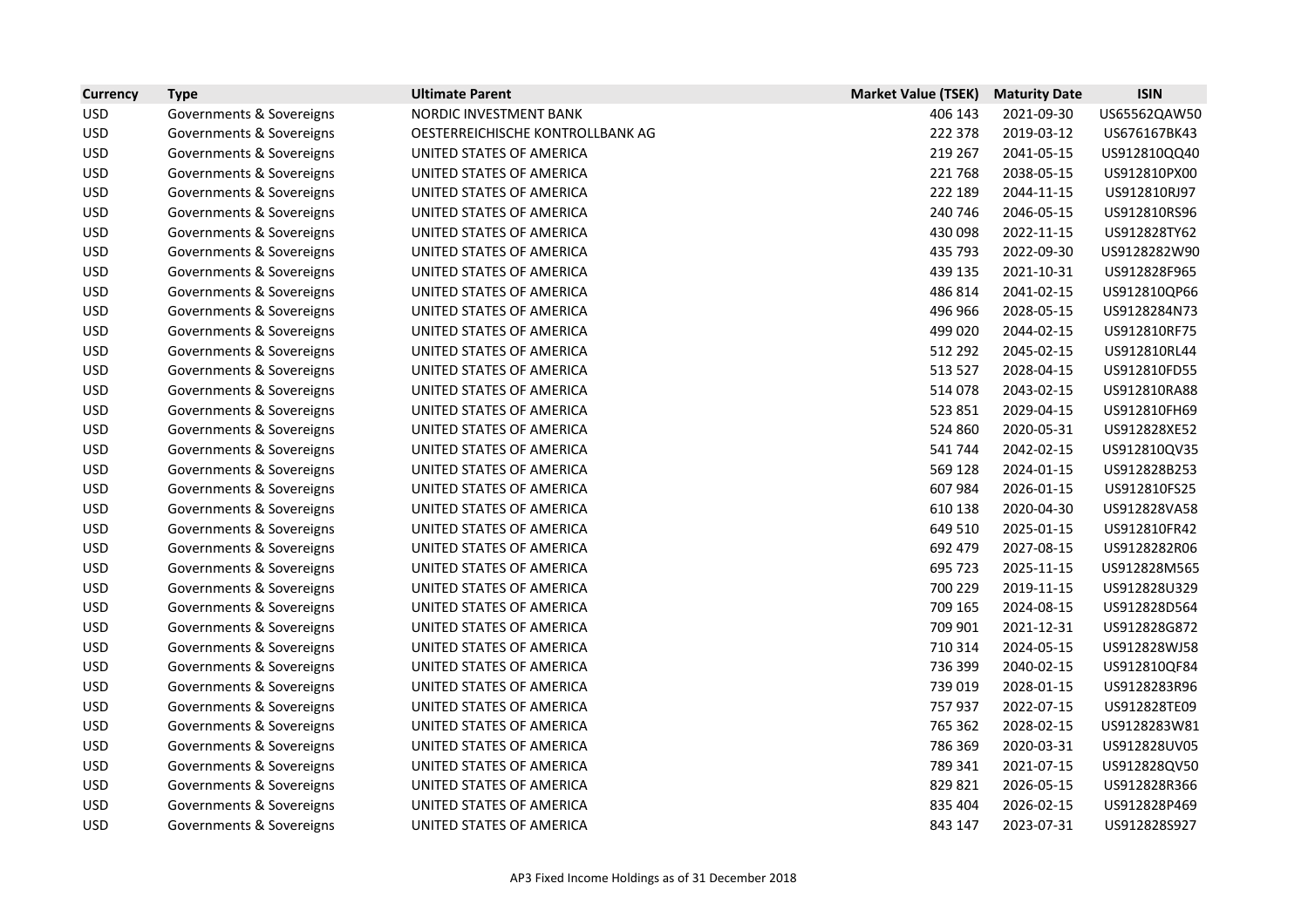| <b>Currency</b> | <b>Type</b>              | <b>Ultimate Parent</b>   | <b>Market Value (TSEK)</b> | <b>Maturity Date</b> | <b>ISIN</b>  |
|-----------------|--------------------------|--------------------------|----------------------------|----------------------|--------------|
| <b>USD</b>      | Governments & Sovereigns | UNITED STATES OF AMERICA | 845 351                    | 2019-06-30           | US912828WS57 |
| <b>USD</b>      | Governments & Sovereigns | UNITED STATES OF AMERICA | 848 659                    | 2026-11-15           | US912828U246 |
| <b>USD</b>      | Governments & Sovereigns | UNITED STATES OF AMERICA | 854 485                    | 2023-03-31           | US912828Q293 |
| <b>USD</b>      | Governments & Sovereigns | UNITED STATES OF AMERICA | 859 060                    | 2027-11-15           | US9128283F58 |
| <b>USD</b>      | Governments & Sovereigns | UNITED STATES OF AMERICA | 861 140                    | 2023-05-15           | US912828VB32 |
| <b>USD</b>      | Governments & Sovereigns | UNITED STATES OF AMERICA | 861 467                    | 2025-08-15           | US912828K742 |
| <b>USD</b>      | Governments & Sovereigns | UNITED STATES OF AMERICA | 866 935                    | 2022-05-31           | US912828XR65 |
| <b>USD</b>      | Governments & Sovereigns | UNITED STATES OF AMERICA | 868 472                    | 2027-02-15           | US912828V988 |
| <b>USD</b>      | Governments & Sovereigns | UNITED STATES OF AMERICA | 870 118                    | 2021-11-30           | US912828U659 |
| <b>USD</b>      | Governments & Sovereigns | UNITED STATES OF AMERICA | 871 390                    | 2021-01-31           | US912828N894 |
| <b>USD</b>      | Governments & Sovereigns | UNITED STATES OF AMERICA | 872 500                    | 2022-04-30           | US912828X471 |
| <b>USD</b>      | Governments & Sovereigns | UNITED STATES OF AMERICA | 873 943                    | 2022-10-31           | US9128283C28 |
| <b>USD</b>      | Governments & Sovereigns | UNITED STATES OF AMERICA | 873 954                    | 2024-11-15           | US912828G385 |
| <b>USD</b>      | Governments & Sovereigns | UNITED STATES OF AMERICA | 874 011                    | 2021-04-15           | US912828Q608 |
| <b>USD</b>      | Governments & Sovereigns | UNITED STATES OF AMERICA | 876042                     | 2023-02-15           | US912828UN88 |
| <b>USD</b>      | Governments & Sovereigns | UNITED STATES OF AMERICA | 876 170                    | 2022-02-28           | US912828W556 |
| <b>USD</b>      | Governments & Sovereigns | UNITED STATES OF AMERICA | 877 131                    | 2020-08-15           | US9128282Q23 |
| <b>USD</b>      | Governments & Sovereigns | UNITED STATES OF AMERICA | 877788                     | 2022-01-31           | US912828V723 |
| <b>USD</b>      | Governments & Sovereigns | UNITED STATES OF AMERICA | 878 351                    | 2021-05-31           | US912828WN60 |
| <b>USD</b>      | Governments & Sovereigns | UNITED STATES OF AMERICA | 878 357                    | 2020-02-29           | US912828J504 |
| <b>USD</b>      | Governments & Sovereigns | UNITED STATES OF AMERICA | 878 433                    | 2020-01-31           | US912828H524 |
| <b>USD</b>      | Governments & Sovereigns | UNITED STATES OF AMERICA | 878 574                    | 2026-07-15           | US912828S505 |
| <b>USD</b>      | Governments & Sovereigns | UNITED STATES OF AMERICA | 878 872                    | 2020-07-15           | US9128282J89 |
| <b>USD</b>      | Governments & Sovereigns | UNITED STATES OF AMERICA | 879 434                    | 2022-07-31           | US912828XQ82 |
| <b>USD</b>      | Governments & Sovereigns | UNITED STATES OF AMERICA | 883 300                    | 2020-09-30           | US912828VZ00 |
| <b>USD</b>      | Governments & Sovereigns | UNITED STATES OF AMERICA | 885 676                    | 2021-08-15           | US912828RC60 |
| <b>USD</b>      | Governments & Sovereigns | UNITED STATES OF AMERICA | 887 143                    | 2020-08-31           | US912828VV95 |
| <b>USD</b>      | Governments & Sovereigns | UNITED STATES OF AMERICA | 887 162                    | 2021-03-31           | US912828C574 |
| <b>USD</b>      | Governments & Sovereigns | UNITED STATES OF AMERICA | 889 219                    | 2020-04-15           | US912828K338 |
| <b>USD</b>      | Governments & Sovereigns | UNITED STATES OF AMERICA | 899 508                    | 2023-11-15           | US912828WE61 |
| <b>USD</b>      | Governments & Sovereigns | UNITED STATES OF AMERICA | 903 900                    | 2025-02-28           | US9128283Z13 |
| <b>USD</b>      | Governments & Sovereigns | UNITED STATES OF AMERICA | 905 347                    | 2024-02-15           | US912828B667 |
| <b>USD</b>      | Governments & Sovereigns | UNITED STATES OF AMERICA | 907 441                    | 2025-01-15           | US912828H458 |
| <b>USD</b>      | Governments & Sovereigns | UNITED STATES OF AMERICA | 912 974                    | 2025-07-15           | US912828XL95 |
| <b>USD</b>      | Governments & Sovereigns | UNITED STATES OF AMERICA | 919 310                    | 2021-02-15           | US912828PX26 |
| <b>USD</b>      | Governments & Sovereigns | UNITED STATES OF AMERICA | 938 624                    | 2023-01-15           | US912828UH11 |
| <b>USD</b>      | Governments & Sovereigns | UNITED STATES OF AMERICA | 943 555                    | 2023-07-15           | US912828VM96 |